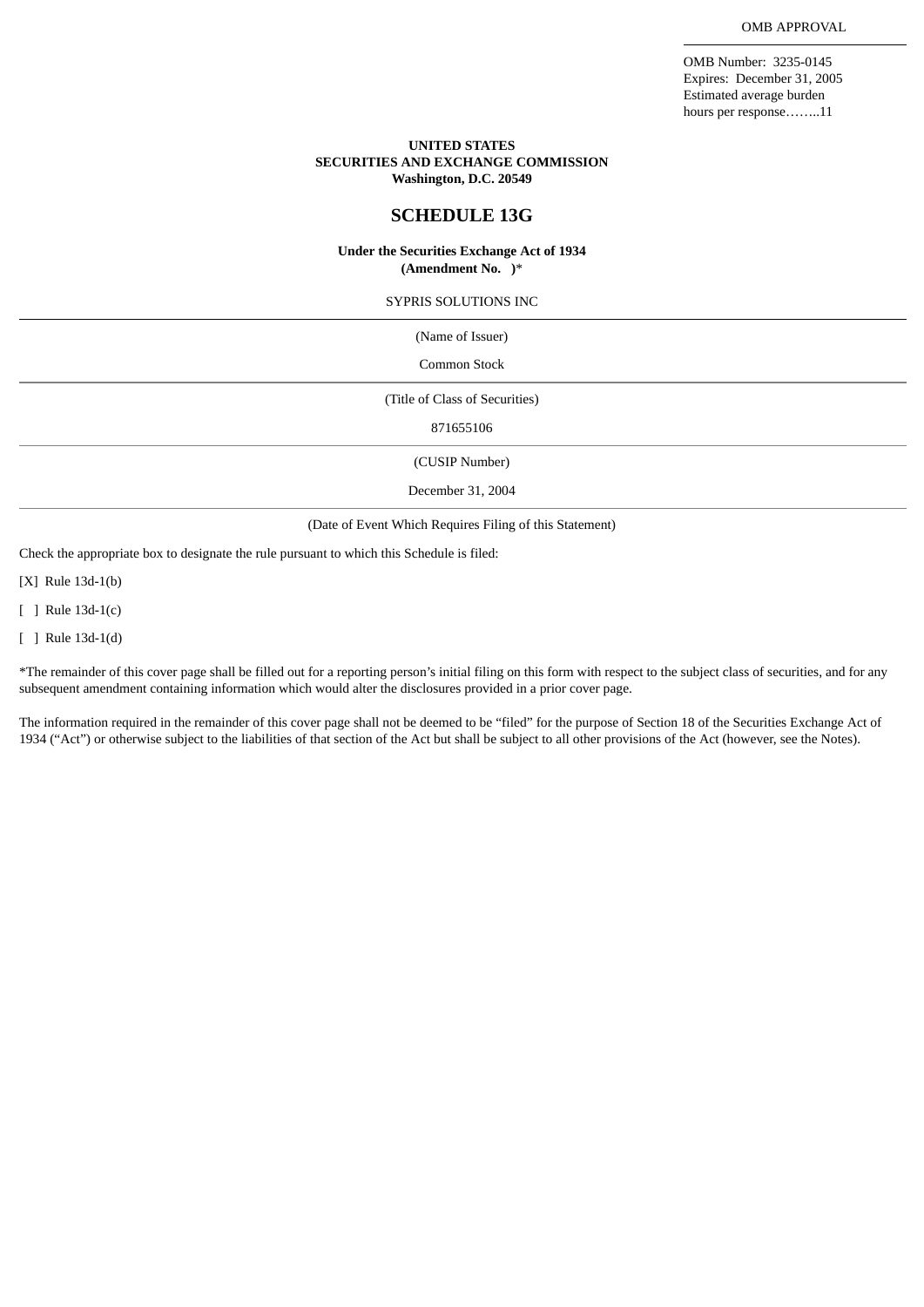| 1.                                                                                         | Names of Reporting Persons.<br>I.R.S. Identification Nos. of above persons (entities only). |  |  |  |  |
|--------------------------------------------------------------------------------------------|---------------------------------------------------------------------------------------------|--|--|--|--|
|                                                                                            | Dimensional Fund Advisors Inc. (Tax ID: 22-2370029)                                         |  |  |  |  |
| 2.                                                                                         | Check the Appropriate Box if a Member of a Group (See Instructions)                         |  |  |  |  |
|                                                                                            | (a)                                                                                         |  |  |  |  |
|                                                                                            | $\mathbf X$<br>(b)                                                                          |  |  |  |  |
| 3.                                                                                         | SEC Use Only                                                                                |  |  |  |  |
| 4.                                                                                         | Citizenship or Place of Organization                                                        |  |  |  |  |
|                                                                                            | <b>Delaware Corporation</b>                                                                 |  |  |  |  |
| Number of<br><b>Shares</b><br>Beneficially<br>Owned by<br>Each<br>Reporting<br>Person With | Sole Voting Power<br>5.                                                                     |  |  |  |  |
|                                                                                            | 1036784 ** see Note 1**                                                                     |  |  |  |  |
|                                                                                            | <b>Shared Voting Power</b><br>6.                                                            |  |  |  |  |
|                                                                                            | $\boldsymbol{0}$                                                                            |  |  |  |  |
|                                                                                            | Sole Dispositive Power<br>7.                                                                |  |  |  |  |
|                                                                                            | 1036784 ** see Note 1**                                                                     |  |  |  |  |
|                                                                                            | <b>Shared Dispositive Power</b><br>8.                                                       |  |  |  |  |
|                                                                                            | $\boldsymbol{0}$                                                                            |  |  |  |  |
| 9.                                                                                         | Aggregate Amount Beneficially Owned by Each Reporting Person                                |  |  |  |  |
|                                                                                            | 1036784 ** see Note 1**                                                                     |  |  |  |  |
| 10.                                                                                        | Check if the Aggregate Amount in Row (9) Excludes Certain Shares (See Instructions)         |  |  |  |  |
|                                                                                            | $\rm N/A$                                                                                   |  |  |  |  |
| $11. \,$                                                                                   | Percent of Class Represented by Amount in Row (9)                                           |  |  |  |  |
|                                                                                            | 5.79%                                                                                       |  |  |  |  |
| 12.                                                                                        | Type of Reporting Person (See Instructions)                                                 |  |  |  |  |
|                                                                                            | $\rm IA$                                                                                    |  |  |  |  |
|                                                                                            |                                                                                             |  |  |  |  |
| Item 1.                                                                                    |                                                                                             |  |  |  |  |

```
(a) Name of Issuer
```
SYPRIS SOLUTIONS INC

(b) Address of Issuer's Principal Executive Offices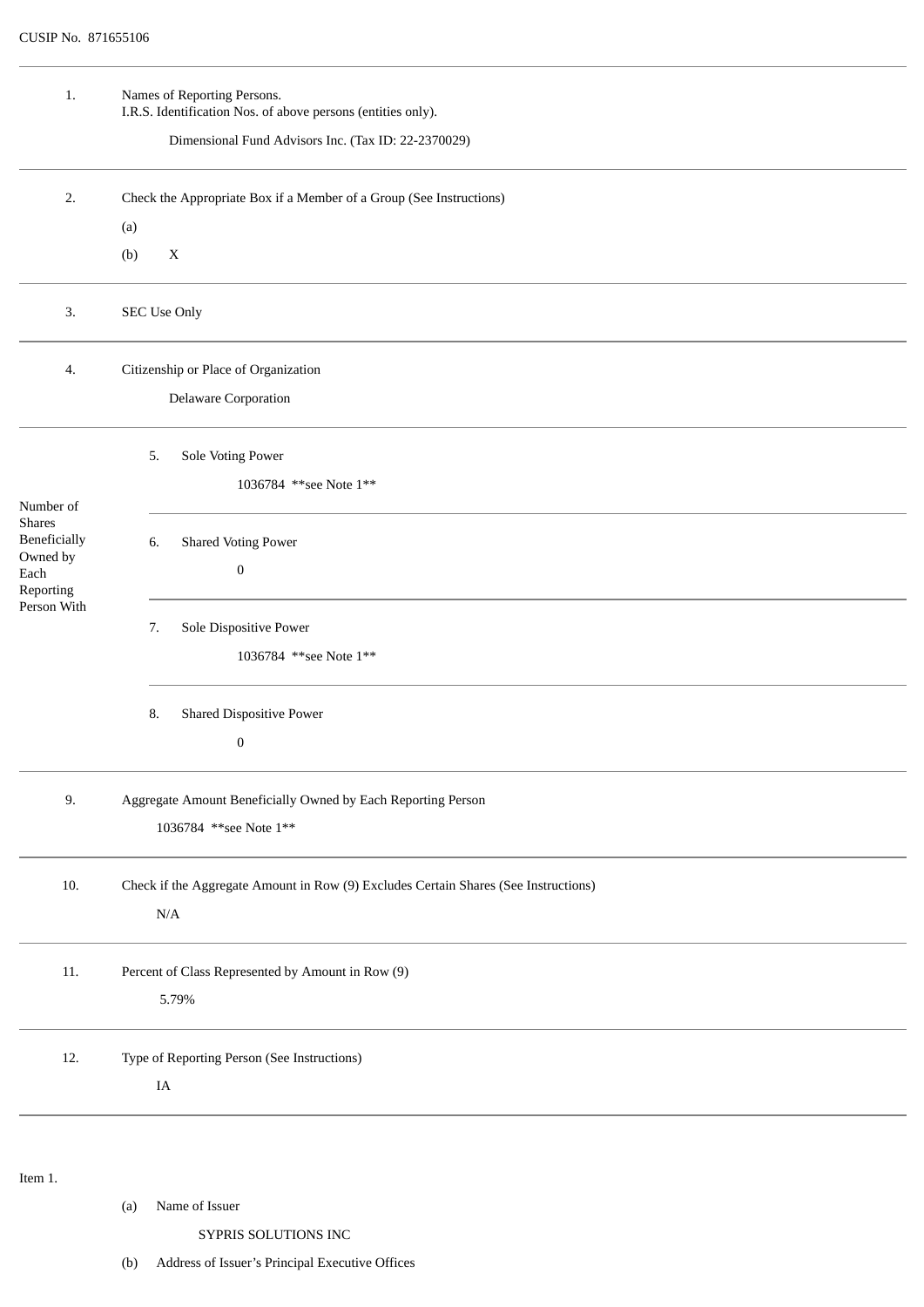| Item 2. |                                                                                                                        |                                 |                                                                                                                                                                  |  |  |
|---------|------------------------------------------------------------------------------------------------------------------------|---------------------------------|------------------------------------------------------------------------------------------------------------------------------------------------------------------|--|--|
|         | (a)                                                                                                                    |                                 | Name of Person Filing                                                                                                                                            |  |  |
|         |                                                                                                                        |                                 | Dimensional Fund Advisors Inc.                                                                                                                                   |  |  |
|         | (b)                                                                                                                    |                                 | Address of Principal Business Office or, if none, Residence                                                                                                      |  |  |
|         |                                                                                                                        |                                 | 1299 Ocean Avenue, 11th Floor, Santa Monica, CA 90401                                                                                                            |  |  |
|         | (c)                                                                                                                    | Citizenship                     |                                                                                                                                                                  |  |  |
|         |                                                                                                                        |                                 | <b>Delaware Corporation</b>                                                                                                                                      |  |  |
|         | (d)                                                                                                                    |                                 | Title of Class of Securities                                                                                                                                     |  |  |
|         |                                                                                                                        |                                 | Common Stock                                                                                                                                                     |  |  |
|         | (e)                                                                                                                    |                                 | <b>CUSIP Number</b>                                                                                                                                              |  |  |
|         |                                                                                                                        |                                 | 871655106                                                                                                                                                        |  |  |
| Item 3. | If this statement is filed pursuant to $\S$ 240.13d-1(b) or 240.13d-2(b) or (c), check whether the person filing is a: |                                 |                                                                                                                                                                  |  |  |
|         | (a)                                                                                                                    | $\begin{bmatrix} \end{bmatrix}$ | Broker or dealer registered under section 15 of the Act (15 U.S.C. 780).                                                                                         |  |  |
|         | (b)                                                                                                                    | $[\ ]$                          | Bank as defined in section 3(a)(6) of the Act (15 U.S.C. 78c).                                                                                                   |  |  |
|         | (c)                                                                                                                    | $[\ ]$                          | Insurance company as defined in section 3(a)(19) of the Act (15 U.S.C. 78c).                                                                                     |  |  |
|         | (d)                                                                                                                    | $\begin{bmatrix} \end{bmatrix}$ | Investment company registered under section 8 of the Investment Company Act of 1940 (15 U.S.C 80a-8).                                                            |  |  |
|         | (e)                                                                                                                    | [X]                             | An investment adviser in accordance with §240.13d-1(b)(1)(ii)(E);                                                                                                |  |  |
|         | (f)                                                                                                                    | $\begin{bmatrix} \end{bmatrix}$ | An employee benefit plan or endowment fund in accordance with $\S 240.13d-1(b)(1)(ii)(F)$ ;                                                                      |  |  |
|         | (g)                                                                                                                    | $[\ ]$                          | A parent holding company or control person in accordance with § 240.13d-1(b)(1)(ii)(G);                                                                          |  |  |
|         | (h)                                                                                                                    | $\begin{bmatrix} \end{bmatrix}$ | A savings associations as defined in Section 3(b) of the Federal Deposit Insurance Act (12 U.S.C. 1813);                                                         |  |  |
|         | (i)                                                                                                                    | $[\ ]$                          | A church plan that is excluded from the definition of an investment company under section $3(c)(14)$ of the Investment Company<br>Act of 1940 (15 U.S.C. 80a-3); |  |  |
|         | (j)                                                                                                                    | $[\ ]$                          | Group, in accordance with $\S 240.13d-1(b)(1)(ii)(J)$ .                                                                                                          |  |  |
| Item 4. | Ownership.                                                                                                             |                                 |                                                                                                                                                                  |  |  |

Provide the following information regarding the aggregate number and percentage of the class of securities of the issuer identified in Item 1.

(a) Amount beneficially owned:

1036784 \*\*see Note 1\*\*

(b) Percent of class:

5.79%

- (c) Number of shares as to which the person has:
	- (i) Sole power to vote or to direct the vote:

1036784 \*\*see Note 1\*\*

(ii) Shared power to vote or to direct the vote:

 $\Omega$ 

(iii) Sole power to dispose or to direct the disposition of:

1036784 \*\*see Note 1\*\*

(iv) Shared power to dispose or to direct the disposition of:

 $\theta$ 

\*\* Note 1 \*\* Dimensional Fund Advisors Inc. ("Dimensional"), an investment advisor registered under Section 203 of the Investment Advisors Act of 1940, furnishes investment advice to four investment companies registered under the Investment Company Act of 1940, and serves as investment manager to certain other commingled group trusts and separate accounts. These investment companies, trusts and accounts are the "Funds." In its role as investment advisor or manager, Dimensional possesses investment and/or voting power over the securities of the Issuer described in this schedule that are owned by the Funds, and may be deemed to be the beneficial owner of the shares of the Issuer held by the Funds. However, all securities reported in this schedule are owned by the Funds. Dimensional disclaims beneficial ownership of such securities. In addition, the filing of this Schedule 13G shall not be construed as an admission that the reporting person or any of its affiliates is the beneficial owner of any securities covered by this Schedule 13G for any other purposes than Section 13(d) of the Securities Exchange Act of 1934.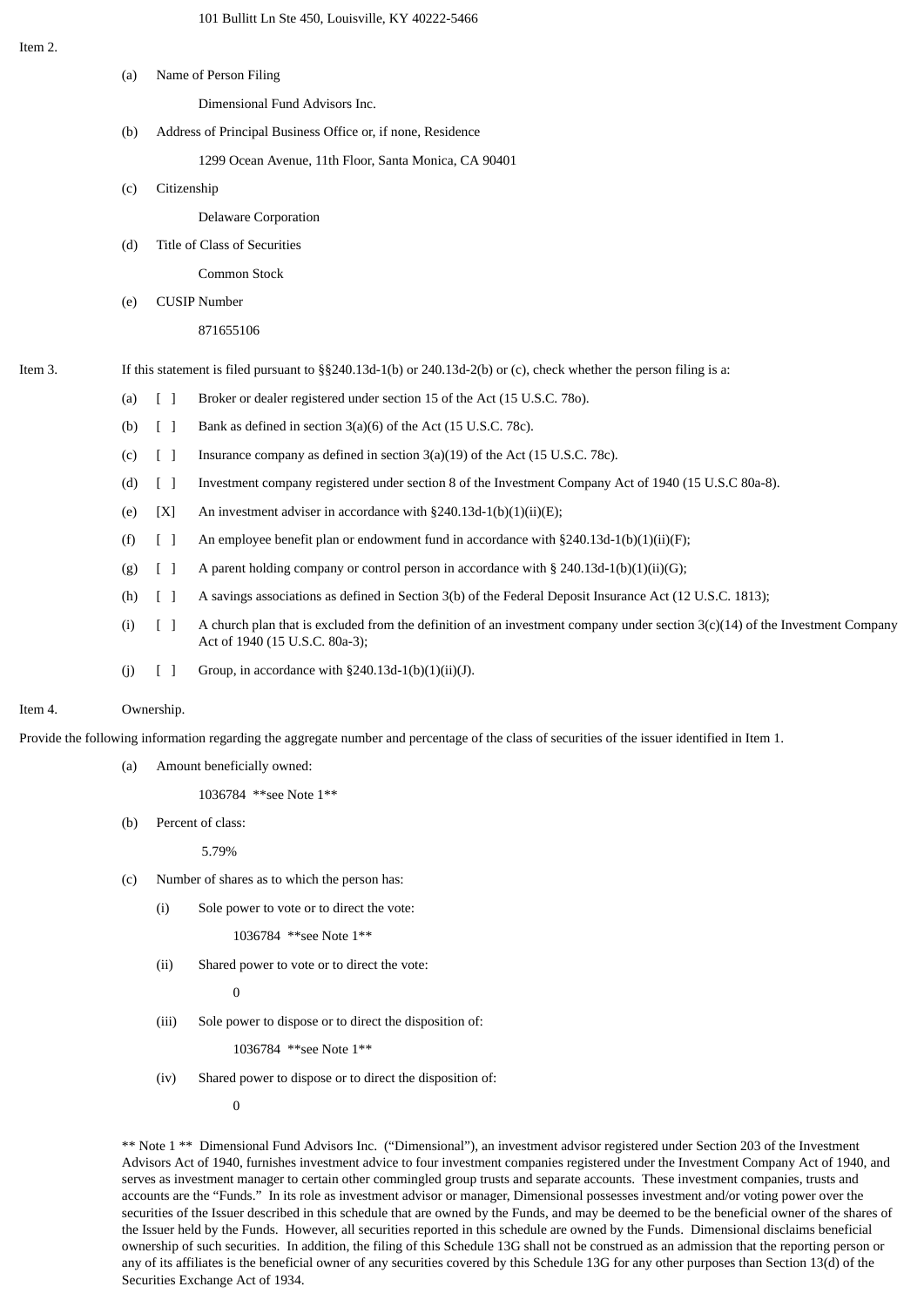## Item 5. Ownership of Five Percent or Less of a Class

If this statement is being filed to report the fact that as of the date hereof the reporting person has ceased to be the beneficial owner of more than five percent of the class of securities, check the following [ ].

| Item 6.  | Ownership of More than Five Percent on Behalf of Another Person.                                                                                                                                                                                                                                                                                                                                                                                                     |  |  |  |
|----------|----------------------------------------------------------------------------------------------------------------------------------------------------------------------------------------------------------------------------------------------------------------------------------------------------------------------------------------------------------------------------------------------------------------------------------------------------------------------|--|--|--|
|          | All securities reported in this schedule are owned by advisory clients of Dimensional Fund Advisors Inc., no one of which, to the knowledge of<br>Dimensional Fund Advisors, Inc., owns more than 5% of the class. Dimensional Fund Advisors Inc. disclaims beneficial ownership of all such<br>securities.                                                                                                                                                          |  |  |  |
| Item 7.  | Identification and Classification of the Subsidiary Which Acquired the Security Being Reported on By the Parent Holding Company or Control<br>Person.                                                                                                                                                                                                                                                                                                                |  |  |  |
|          | N/A                                                                                                                                                                                                                                                                                                                                                                                                                                                                  |  |  |  |
| Item 8.  | Identification and Classification of Members of the Group                                                                                                                                                                                                                                                                                                                                                                                                            |  |  |  |
|          | N/A                                                                                                                                                                                                                                                                                                                                                                                                                                                                  |  |  |  |
| Item 9.  | Notice of Dissolution of Group                                                                                                                                                                                                                                                                                                                                                                                                                                       |  |  |  |
|          | N/A                                                                                                                                                                                                                                                                                                                                                                                                                                                                  |  |  |  |
| Item 10. | Certification                                                                                                                                                                                                                                                                                                                                                                                                                                                        |  |  |  |
|          | By signing below I certify that, to the best of my knowledge and belief, the securities referred to above were acquired and are held in the<br>ordinary course of business and were not acquired and are not held for the purpose of or with the effect of changing or influencing the<br>control of the issuer of the securities and were not acquired and are not held in connection with or as a participant in any transaction having<br>that purpose or effect. |  |  |  |